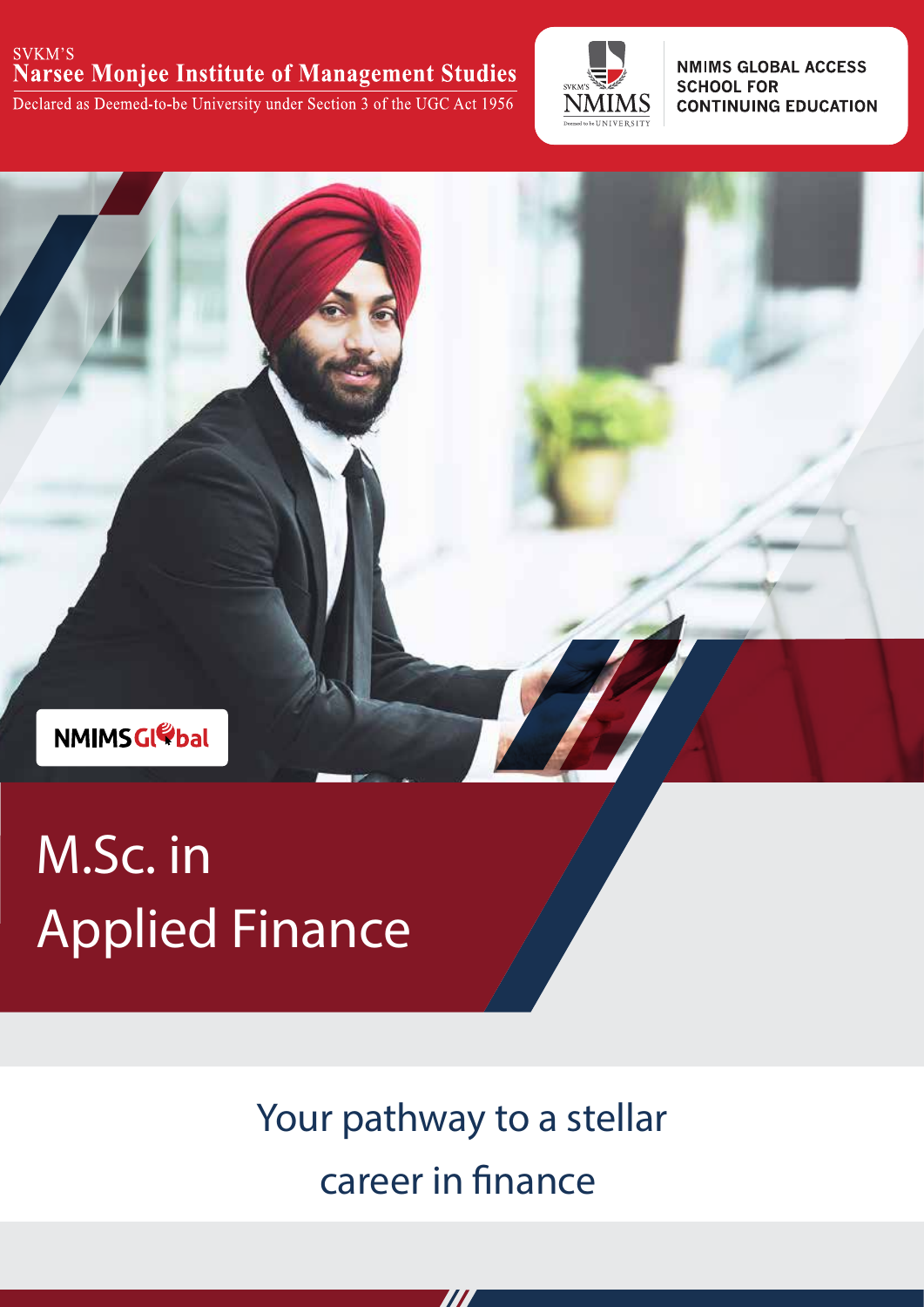#### Pave the way for a thriving career in finance

The M.Sc. in Applied Finance program provides learners with comprehensive knowledge of financial principles and operations. The curriculum positions finance executives for a 360-degree growth and enables them to take-up challenging roles in their preferred domain. Moreover, the flexible examination system and carefully planned program structure allow for a healthy work, life and study balance.



## Key Program Outcomes



Find innovative solutions to unstructured problems of investment management and execute solutions effectively



Think strategically by applying learnt knowledge management



Learn to discharge financial reporting duties such as preparing financial statements, balance sheets, cash flow reports, budgets, budget-to-actuals and



Procure acquisition and investment skills in relation to finance of any corporate



Acquire the fluency to prepare financial strategies in relation to business plans

Gain a holistic perspective towards addressing global investment necessities, portfolio management skills



Obtain working knowledge with regard to various contemporary topics like fixed income, derivatives, alternative investment, quantitative methods for



Attain necessary competence and associated skills which are instrumental in addressing advanced investment management & analysis expected for unmatched career goals.

## NMIMS EDGE NGA-SCE FORTE

Founded from the iconic SVKM's NMIMS, we are NMIMS Global School for Continuing Education. The journey that began as India's premier distance learning establishment of 20th centre has culminated into NMIMS Global becoming a connected institution of the 21st century providing stellar executive education to working professionals.



**55000+** ACTIVE STUDENTS

**9500+** ALUMNI

STUDENTS FROM **300+** LOCATIONS ACROSS INDIA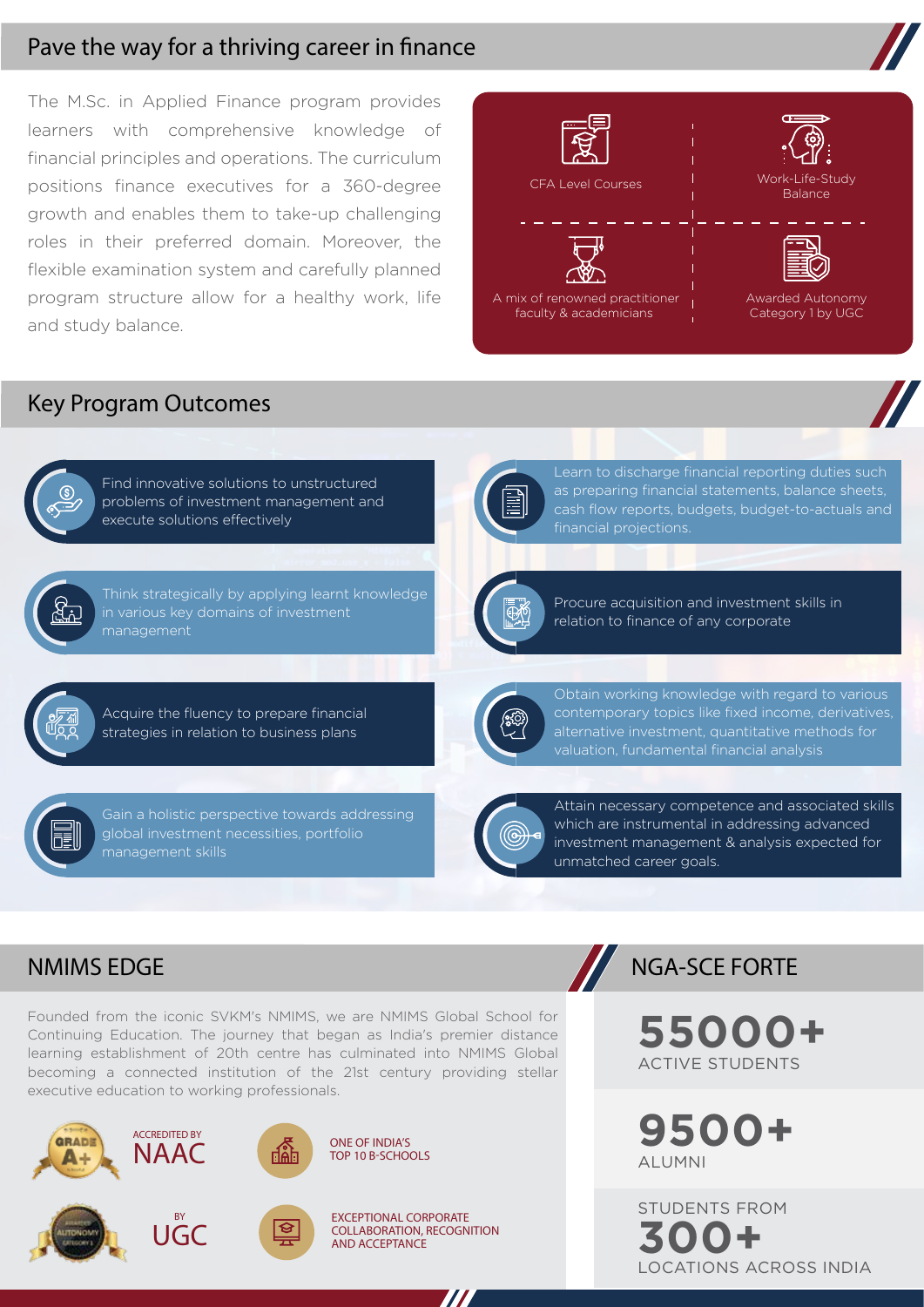## Key Program Outline



**Semester I – 5 Core Modules** Basics of Financial Management Basics of Investment Management Advanced Financial Management Advanced Investment Management **Semester II – 5 Core Modules Semester III – 5 Core Modules Semester IV – 5 Core Modules**

Continuous Learning and Assessment – 30 marks practical assignments and 70 marks at the end of each semester.

## Learn from the experts

The faculty comprises of expert academicians and business practitioners who are highly renowned in the world of finance, which assures a dynamic blend of theoretical and practical learning.

## Unlock the door to a promising path

The program is exclusively curated to prepare you for a variety of career options, such as:



 $\boldsymbol{\mathit{II}}$